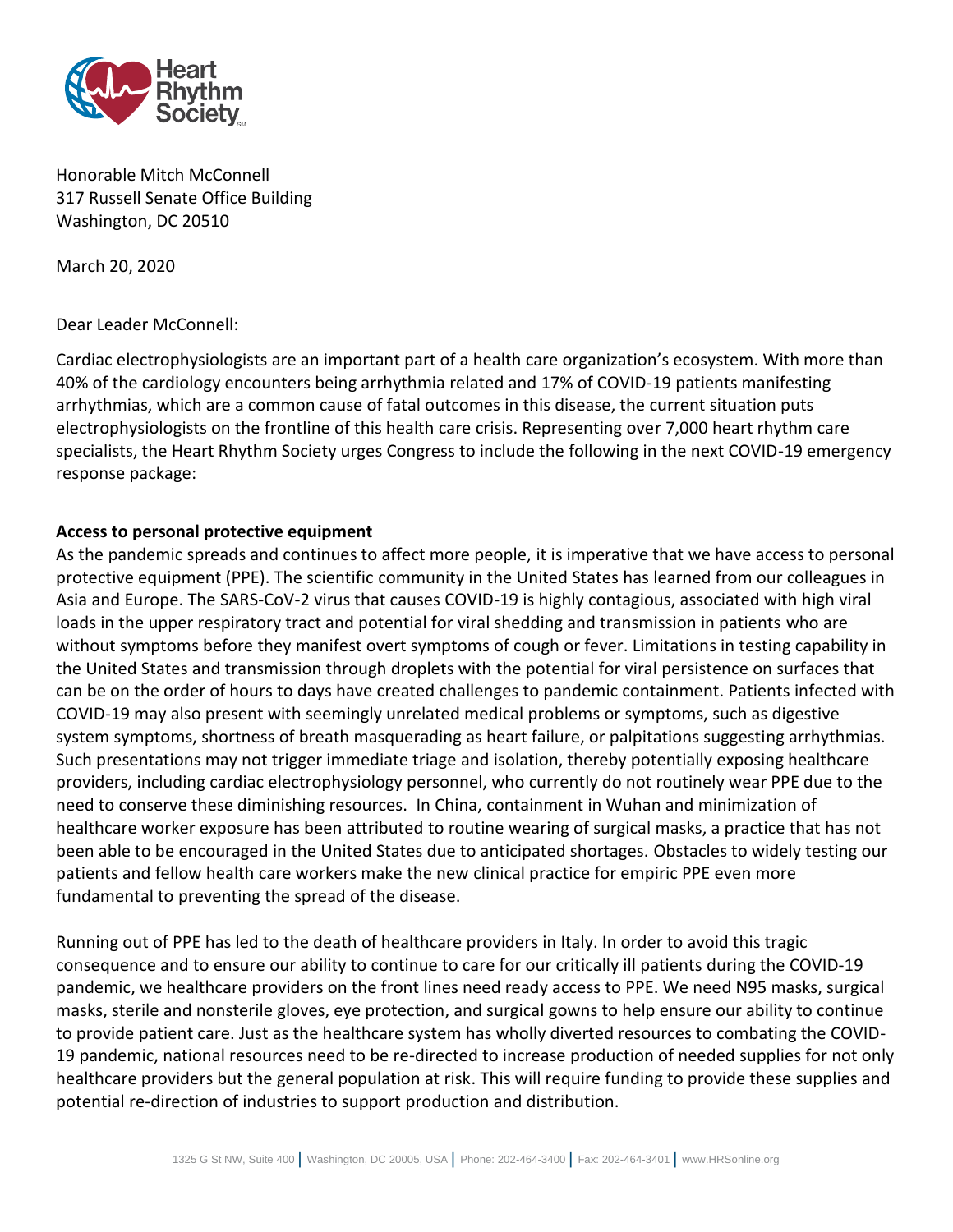## **Access to necessary equipment and therapies**

It is critical that we have access to the necessary treatments (as they come available) and supportive equipment (e.g., ventilators). Therefore, we appreciate the provisions in the Senate GOP package which help prioritize those key elements. In particular, we thank you for including:

- section 4113 (liability protections for the production of respirators and PPE) and
- section 42303 (which provides free coverage without cost-sharing of a vaccine within 15 days for COVID- 19 that has in effect a rating of "A" or "B" in the current recommendations of the United States Preventive Services Task Force or a recommendation from the Advisory Committee on Immunization Practices (ACIP)).

HRS urges you to continue to use all of the authorization and funding available to you to ensure continued access to critical medical supplies and equipment and rapid approval of promising therapies and vaccines.

## **Telehealth**

As the pandemic spreads and continues to affect more people, it is imperative that we minimize patient exposures to the hospital environment for routine health care needs that could be postponed for the short to intermediate term. While hospitals in low incidence geographies may feel confident of their capacity to handle both low prevalence COVID-19 as well as elective procedures, current projections predict a spread of COVID-19 that will overwhelm resources unless there is mitigation. Keys to reducing and flattening the incidence curves of the disease are minimizing exposure to patients and social distancing irrespective of the incidence of the infection in a given location. COVID-19, a highly infectious disease, can develop clusters of infected patients that spread out of control very quickly, as observed in China and Italy. Until rapid and easy testing becomes readily and widely available, preventing exposure still appears to be a critical approach and includes minimizing patient visits to hospitals for non-urgent conditions. Telemedicine has become a vital approach toward reducing patient exposures to hospital environments. Cardiac electrophysiology is particularly suited to telemedicine approaches to reduce patient exposure to the hospital or clinic during this pandemic. Remote monitoring of pacemakers, defibrillators and arrhythmia monitoring devices are routine, but challenges remain in implementing virtual visits for our patients.

Through the authorization of the *Telehealth Services During Certain Emergency Periods Act of 2020*, which was included in the Public Law No: 116-123, with changes made by sec. 6010 of H.R. 6201, Congress has acknowledged the key importance of telehealth services during the COVID-19 pandemic. We appreciate the efforts of the Administration to use this authority, as well as additional emergency authorities, to quickly implement critical telehealth capacities. We are also heartened by sections in your phase III package, including:

- 4213, which reauthorizes programs that promote the use of telehealth technologies. Like the crafters of the bill, we agree that telehealth is a critical tool to provide additional flexibility for patients with, or at risk of contracting, COVID-19 to access screening or monitoring care while avoiding exposure to others; and
- 4401, which eliminates the requirement in *Telehealth Services During Certain Emergency Periods Act of 2020* that limits the COVID-19 Medicare telehealth expansion authority during the COVID-19 emergency to situations where the physician or other professional has treated the patient in the past three years. As such, both new and established patients would have critical access to telehealth. This would enable beneficiaries to access telehealth, including in their home, with or without access to the internet, from a broader range of providers, reducing COVID-19 exposure risk.